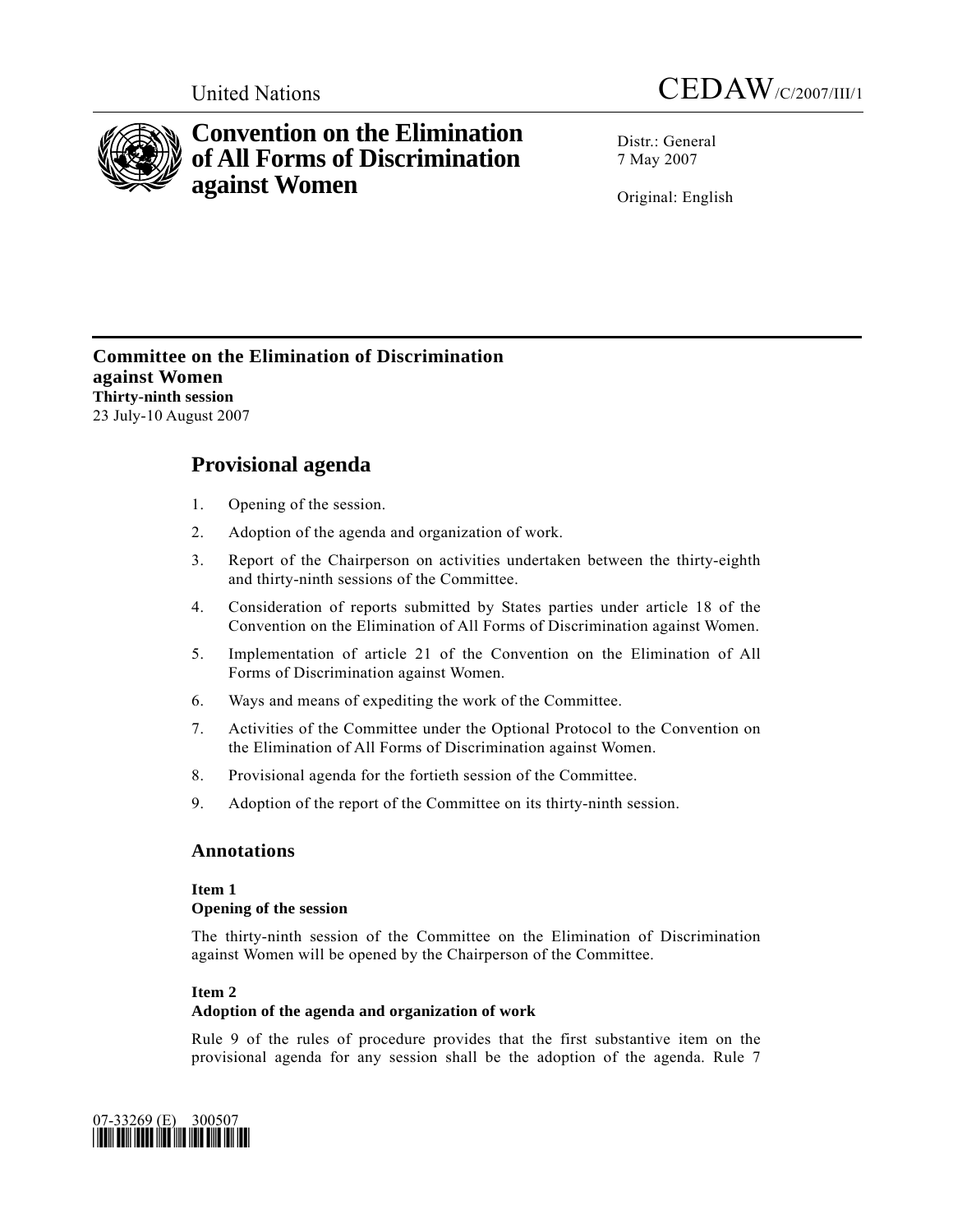provides that the provisional agenda for each session shall be prepared by the Secretary-General in consultation with the Chairperson, in conformity with the relevant provisions of articles 17 to 22 of the Convention.

At its thirty-eighth session, the Committee approved the provisional agenda for its thirty-ninth session.

#### **Documentation**

Provisional agenda and annotations (CEDAW/C/2007/III/1)

#### **Item 3**

### **Report of the Chairperson on activities undertaken between the thirty-eighth and thirty-ninth sessions of the Committee**

Under this item, the Chairperson will brief the Committee on activities and events since the previous session that had a bearing on the Committee's work.

#### **Item 4**

### **Consideration of reports submitted by States parties under article 18 of the Convention on the Elimination of All Forms of Discrimination against Women**

Article 18 of the Convention provides that States parties to the Convention shall undertake to submit to the Secretary-General, for consideration by the Committee, a report on the legislative, judicial, administrative or other measures that they have adopted to give effect to the provisions of the Convention and other progress made in that respect. Reports are to be submitted within one year after the entry into force of the Convention for the State concerned and thereafter at least every four years and further, whenever the Committee requests.

Based on General Assembly resolution 60/230, at its thirty-ninth session the Committee will meet in parallel chambers to consider periodic reports of States parties. At its thirty-seventh session the Committee decided to invite 14 States parties to present their periodic reports and one State party to present its initial report. All 15 States parties agreed to that request.

At its thirty-seventh session, the Committee agreed on the need for basic and consistent criteria for determining membership in chambers while recognizing the need for some flexibility to make adjustments in the composition of the two chambers, as may be necessary. These criteria include fair geographical balance of experts between the two chambers; length of experience of experts on the Committee; assignment of experts who are nationals of a reporting State to the chamber that is not considering the report from that State party; assignment of office holders of the Committee to each chamber; and geographical balance, to the extent possible, of States whose reports are to be taken up in each chamber. Taking these criteria into account, the Committee agreed to decide on the membership in chambers based on a proposal to be submitted by its Bureau for action by the Committee in advance of each session.

Also at its thirty-seventh session, the Committee established the composition of the parallel chambers for the thirty-ninth session (see annex II).

At its thirty-ninth session, the Committee will have before it the following reports: the initial report of Cook Islands (CEDAW/C/COK/1); the combined third and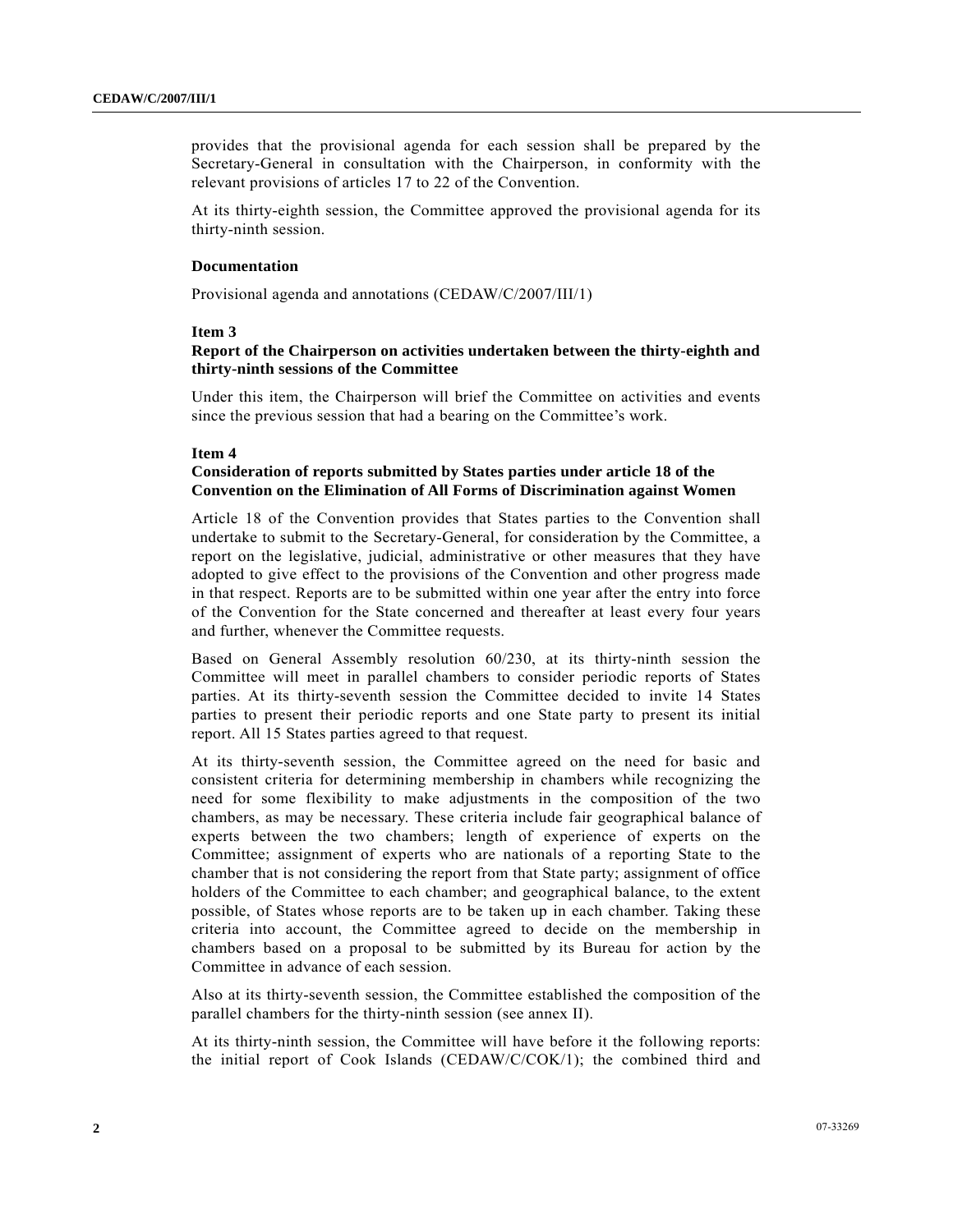fourth periodic report of Belize (CEDAW/C/BLZ/3-4); the sixth periodic report of Brazil (CEDAW/C/BRA/6); the fourth periodic report of Estonia (CEDAW/C/EST/4); the combined fourth, fifth and sixth periodic report of Guinea (CEDAW/C/GIN/4-6); the combined fourth, fifth and sixth periodic report of Honduras (CEDAW/C/ HON/4-6); the sixth periodic report of Hungary (CEDAW/C/HUN/6); the combined fourth and fifth periodic report of Indonesia (CEDAW/C/IDN/4-5); the combined third and fourth periodic report of Jordan (CEDAW/C/JOR/3-4); the combined fifth and sixth periodic report of Kenya (CEDAW/C/KEN/6); the second and third periodic reports of Liechtenstein (CEDAW/C/LIE/2 and CEDAW/C/LIE/3); the sixth periodic report of New Zealand (CEDAW/C/NZL/6); the seventh periodic report of Norway (CEDAW/C/NOR/7); the fifth and sixth periodic reports of the Republic of Korea (CEDAW/C/KOR/5 and CEDAW/C/KOR/6) and the third periodic report of Singapore (CEDAW/C/SGP/3).

Rule 51 of the rules of procedure provides that representatives of a State party shall be present at meetings of the Committee when the report of that State is being examined and shall participate in discussions and answer questions concerning the report. The Secretary-General has informed the States parties concerned of the tentative dates on which their reports are scheduled for consideration by the Committee at its thirty-sixth session.

Rule 49 of the rules of procedure provides that, at each session, the Secretary-General shall notify the Committee of the non-receipt of any report required from a State party under article 18 of the Convention. The Secretary-General also provides the Committee with a list of reports submitted by States parties to the Convention, as well as a list of reports submitted by States parties to the Convention that have not yet been considered by the Committee.

At its thirty-ninth session, the Committee will have before it the report of the Secretary-General on the status of submission of reports by States parties under article 18 of the Convention (CEDAW/C/2007/III/2).

A pre-session working group of the Committee is convened before each session to prepare a list of issues and questions relating to reports for transmission to the States parties before the meetings at which their reports are to be considered. The pre-session working group for the thirty-ninth session met from 5 to 9 February 2007. The report of the pre-session working group and the responses of States parties to the lists of issues and questions drawn up by the pre-session working group will be before the Committee.

#### **Documentation**

Initial report of Cook Islands (CEDAW/C/COK/1)

Combined third and fourth periodic report of Belize (CEDAW/C/BLZ/3-4)

Sixth periodic report of Brazil (CEDAW/C/BRA/6)

Fourth periodic report of Estonia (CEDAW/C/EST/4)

Combined fourth, fifth and sixth periodic report of Guinea (CEDAW/C/GIN/4-6)

Combined fourth, fifth and sixth periodic report of Honduras (CEDAW/C/HON/4-6)

Sixth periodic report of Hungary (CEDAW/C/HUN/6)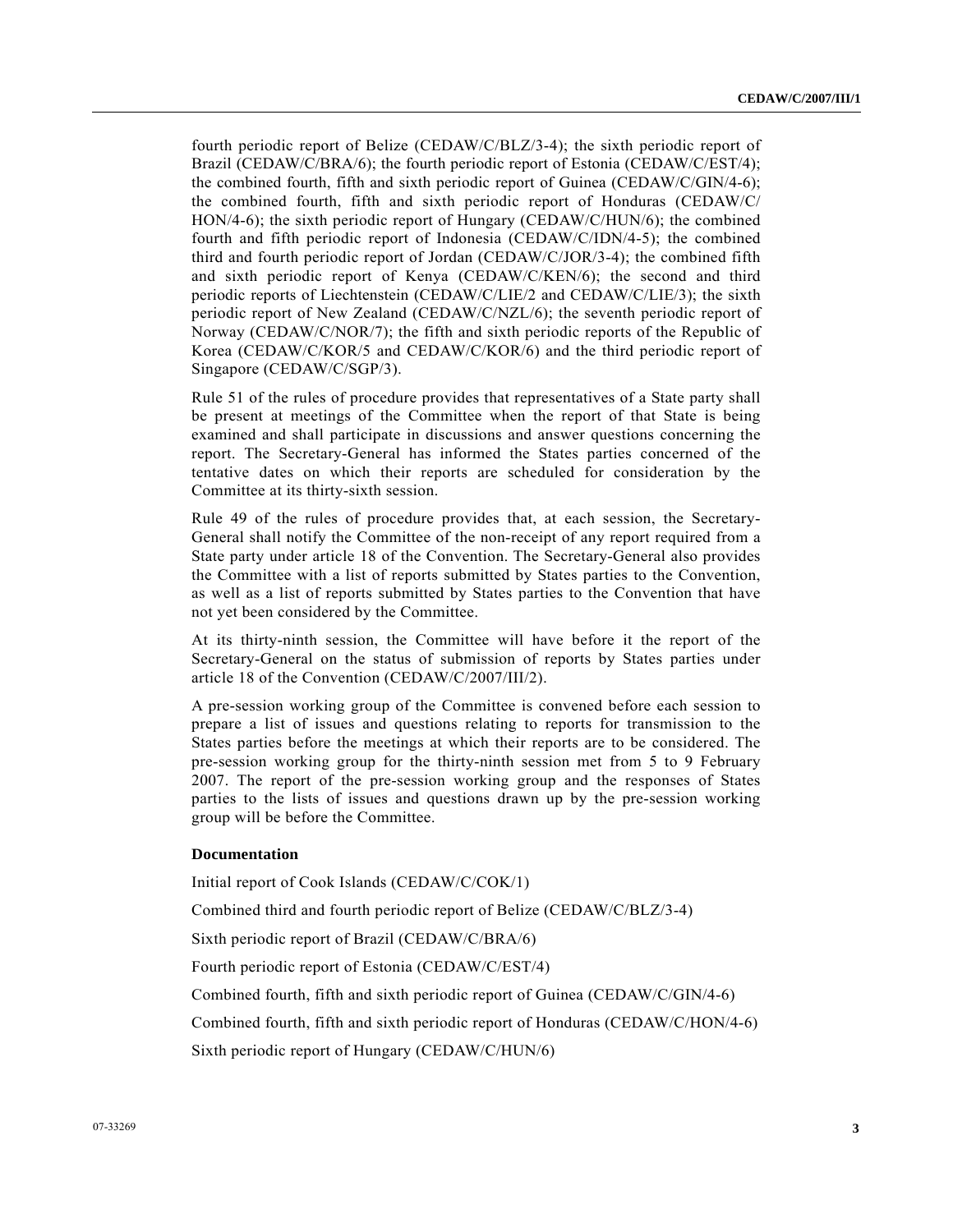Combined fourth and fifth periodic report of Indonesia (CEDAW/C/IDN/4-5)

Combined third and fourth periodic report of Jordan (CEDAW/C/JOR/3-4)

Combined fifth and sixth periodic report of Kenya (CEDAW/C/KEN/6)

Second and third periodic reports of Liechtenstein (CEDAW/C/LIE/2 and CEDAW/  $C/LIE/3$ )

Sixth periodic report of New Zealand (CEDAW/C/NZL/6)

Seventh periodic report of Norway (CEDAW/C/NOR/7)

Fifth and sixth periodic reports of the Republic of Korea (CEDAW/C/KOR/5 and CEDAW/C/KOR/6)

Third periodic report of Singapore (CEDAW/C/SGP/3)

Report of the pre-session working group (CEDAW/PSWG/2007/I/CRP.1)

 *Lists of issues and questions* 

Cook Islands (CEDAW/C/COK/Q/1)

Belize (CEDAW/C/BLZ/Q/4)

Brazil (CEDAW/C/BRA/Q/6)

Estonia (CEDAW/C/EST/Q/4)

Guinea (CEDAW/C/GIN/Q/6)

Honduras CEDAW/C/HON/Q/6)

Hungary (CEDAW/C/HUN/Q/6)

Indonesia (CEDAW/C/IDN/Q/5)

Jordan (CEDAW/C/JOR/Q/4)

Kenya (CEDAW/C/KEN/Q/6)

Liechtenstein (CEDAW/C/LIE/Q/3)

New Zealand (CEDAW/C/NZL/Q/6)

Norway (CEDAW/C/NOR/Q/7)

Republic of Korea (CEDAW/C/KOR/Q/6)

Singapore (CEDAW/C/SGP/Q/3)

 *Responses to the lists of issues and questions*  Cook Islands (CEDAW/C/COK/Q/1/Add.1) Belize (CEDAW/C/BLZ/Q/4/Add.1) Brazil (CEDAW/C/BRA/Q/6/Add.1) Estonia (CEDAW/C/EST/Q/4/Add.1) Guinea (CEDAW/C/GIN/Q/6/Add.1) Honduras CEDAW/C/HON/Q/6/Add.1)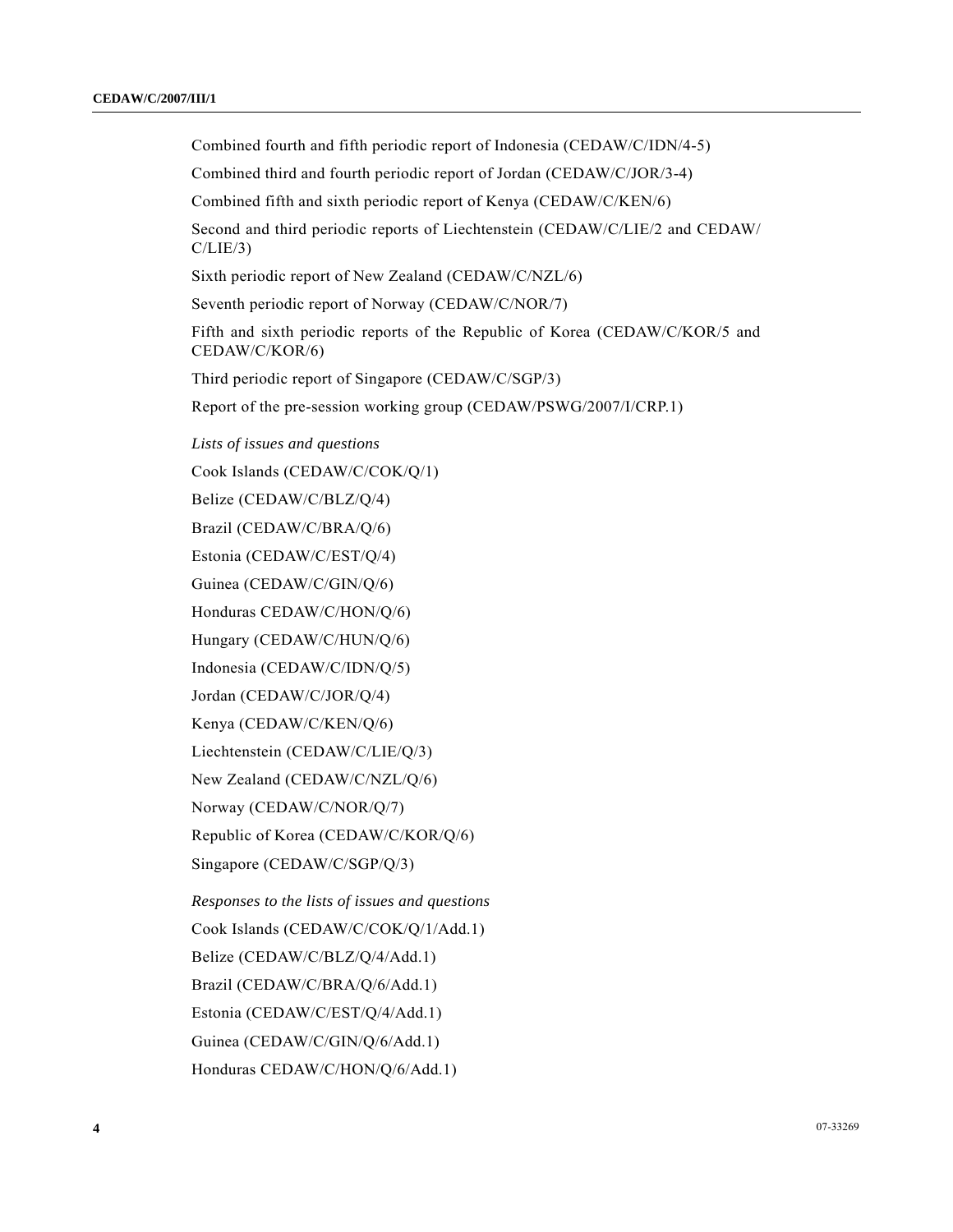Hungary (CEDAW/C/HUN/Q/6/Add.1) Indonesia (CEDAW/C/IDN/Q/5/Add.1) Jordan (CEDAW/C/JOR/Q/4/Add.1) Kenya (CEDAW/C/KEN/Q/6/Add.1) Liechtenstein (CEDAW/C/LIE/Q/3/Add.1) New Zealand (CEDAW/C/NZL/Q/6/Add.1) Norway (CEDAW/C/NOR/Q/7/Add.1) Republic of Korea (CEDAW/C/KOR/Q/6/Add.1) Singapore (CEDAW/C/SGP/Q/3/Add.1)

#### **Item 5**

## **Implementation of article 21 of the Convention on the Elimination of All Forms of Discrimination against Women**

Article 21 of the Convention provides that the Committee may make suggestions and general recommendations based on the examination of the reports and information received from States parties. It also provides that such suggestions and general recommendations shall be included in the report of the Committee, together with comments, if any, from States parties.

Task forces on a general recommendation on migrant women and a general recommendation on article 2 will brief the Committee on progress achieved.

Article 22 of the Convention provides that the specialized agencies shall be entitled to be represented during the consideration of the implementation of such provisions of the Convention as fall within the scope of their activities and that the Committee may invite the specialized agencies to submit reports on the implementation of the Convention in those areas. At its thirty-ninth session, the Committee will have before it a note by the Secretary-General on reports of specialized agencies on that subject (CEDAW/C/2007/III/3 and Add. 1-4).

#### **Documentation**

Note by the Secretary-General on reports provided by the specialized agencies of the United Nations on the implementation of the Convention in areas falling within the scope of their activities (CEDAW/C/2007/III/3)

Report of the Food and Agriculture Organization of the United Nations (CEDAW/ C/2007/III/3/Add.1)

Report of the World Health Organization (CEDAW/C/2007/III/3/Add.2)

Report of the United Nations Educational, Scientific and Cultural Organization (CEDAW/C/2007/III/3/Add.3)

Report of the International Labour Organization (CEDAW/C/2007/III/3/Add.4)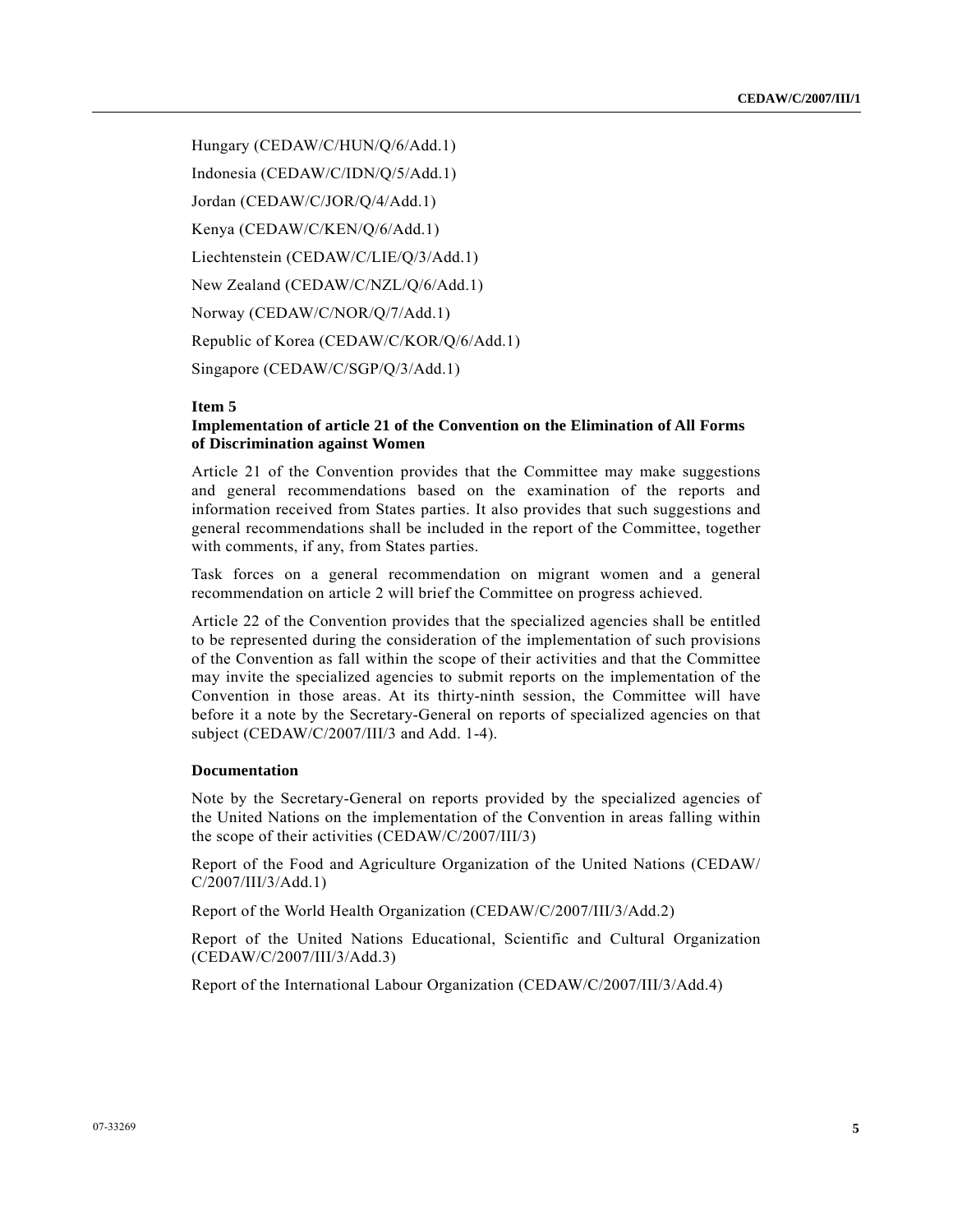### **Item 6**

#### **Ways and means of expediting the work of the Committee**

Before each session, the Secretariat prepares a pre-session report on ways and means of improving the work of the Committee, containing information provided by the Secretariat, comments made by members of the Committee or information on developments elsewhere in the human rights regime (CEDAW/C/2007/III/4).

#### **Documentation**

Report of the Secretariat (CEDAW/C/2007/III/4)

#### **Item 7**

### **Activities of the Committee under the Optional Protocol to the Convention on the Elimination of All Forms of Discrimination against Women**

Following the entry into force of the Optional Protocol to the Convention on the Elimination of All Forms of Discrimination against Women in December 2000, the Committee established the Working Group on Communications under the Optional Protocol. At its thirty-seventh session, the Committee appointed five members to serve on the Working Group for a two-year term until 31 December 2008.

The tenth session of the Working Group on Communications under the Optional Protocol will be held from 18 to 20 July 2007.

At its thirty-ninth session, the Committee will continue to implement its mandate under articles 2 and 8 of the Optional Protocol to the Convention.

#### **Item 8**

#### **Provisional agenda for the fortieth session of the Committee**

At its tenth session, the Committee decided that the draft provisional agenda for the following session of the Committee would be approved at the end of each session.

#### **Documentation**

Provisional agenda for the fortieth session of the Committee

#### **Item 9**

**Adoption of the report of the Committee on its thirty-ninth session**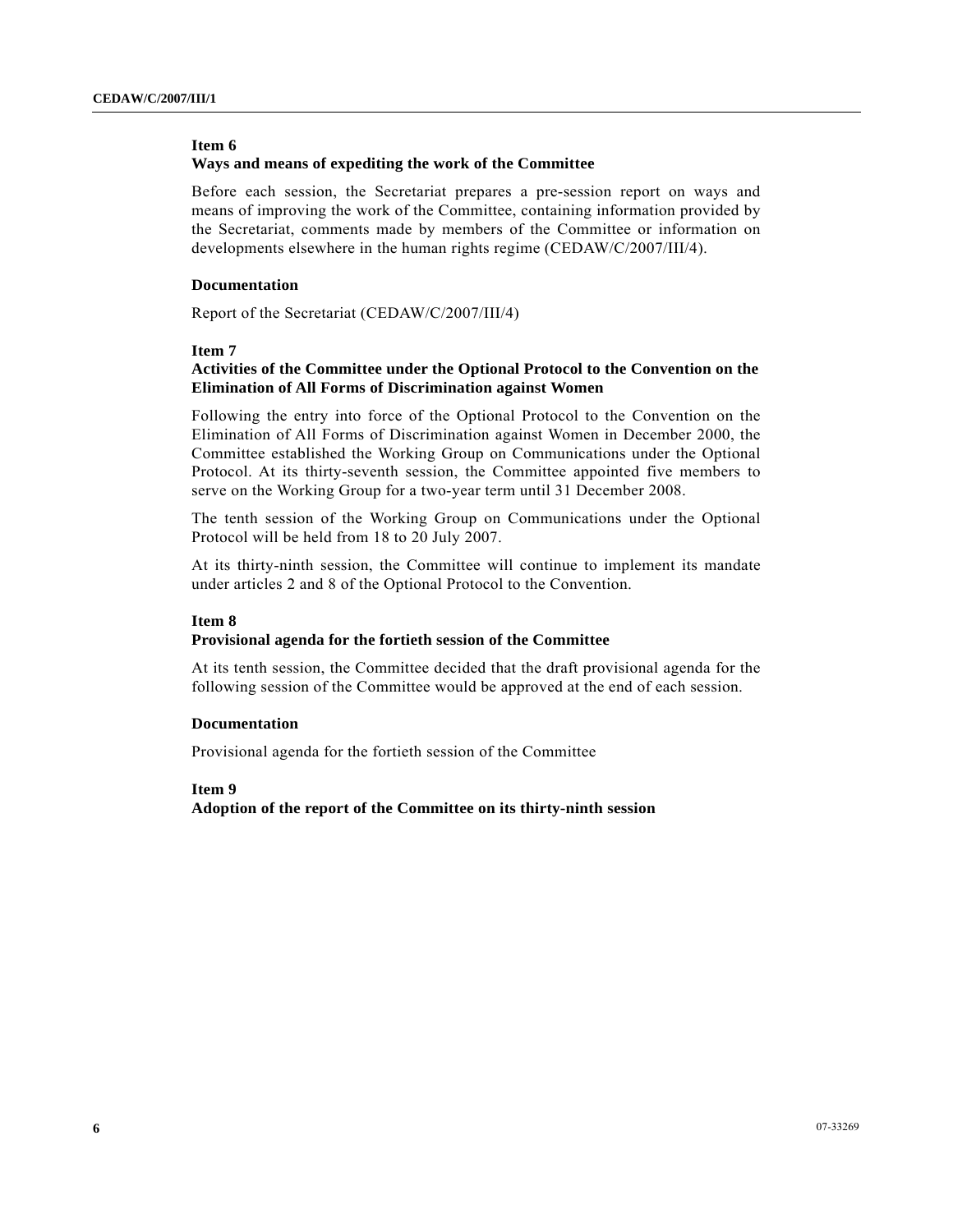## **Annex I**

| Date/time                   | Agenda item           | Documentation/programme                                                                                                                                                                                   |  |
|-----------------------------|-----------------------|-----------------------------------------------------------------------------------------------------------------------------------------------------------------------------------------------------------|--|
| <b>Monday, 23 July 2007</b> |                       |                                                                                                                                                                                                           |  |
| 792nd meeting               |                       |                                                                                                                                                                                                           |  |
| $10-11$ a.m.                | Item 1                | Opening of the session                                                                                                                                                                                    |  |
|                             | Item 2                | Adoption of the agenda and organization of work                                                                                                                                                           |  |
|                             | Item 3                | Report of the Chairperson on activities undertaken<br>between the thirty-eighth and thirty-ninth sessions<br>of the Committee                                                                             |  |
|                             | Item 4                | Consideration of reports submitted by States<br>parties under article 18 of the Convention on the<br>Elimination of All Forms of Discrimination against<br>Women: report of the pre-session working group |  |
|                             | Item 5                | Implementation of article 21 of the Convention on<br>the Elimination of All Forms of Discrimination<br>against Women: introductory statement                                                              |  |
|                             | Item 6                | Ways and means of expediting the work of the<br>Committee: introductory statement                                                                                                                         |  |
| 11 a.m.-1 p.m.              |                       | Informal meeting with United Nations bodies and<br>the specialized agencies<br>(closed)                                                                                                                   |  |
| $3-5$ p.m.                  |                       | Informal meeting with non-governmental<br>organizations                                                                                                                                                   |  |
| 5-6 p.m.                    | Items $5, 6$<br>and 7 | Working Group of the Whole<br>(closed)                                                                                                                                                                    |  |
| Tuesday, 24 July 2007       |                       |                                                                                                                                                                                                           |  |
| 793rd meeting               |                       | Consideration of reports submitted by States<br>parties under article 18 of the Convention                                                                                                                |  |
| <b>Chamber A</b>            |                       | Belize, combined third and fourth periodic report<br>$(CEDAW/C/BLZ/3-4)$                                                                                                                                  |  |
| $10-10.30$ a.m.             | Item 4                | Introduction by the representative of the State party                                                                                                                                                     |  |
| 10.30 a.m.-1 p.m.           | Item 4<br>(continued) | Questions by experts and dialogue with the<br>Committee                                                                                                                                                   |  |

# **Proposed organization of work**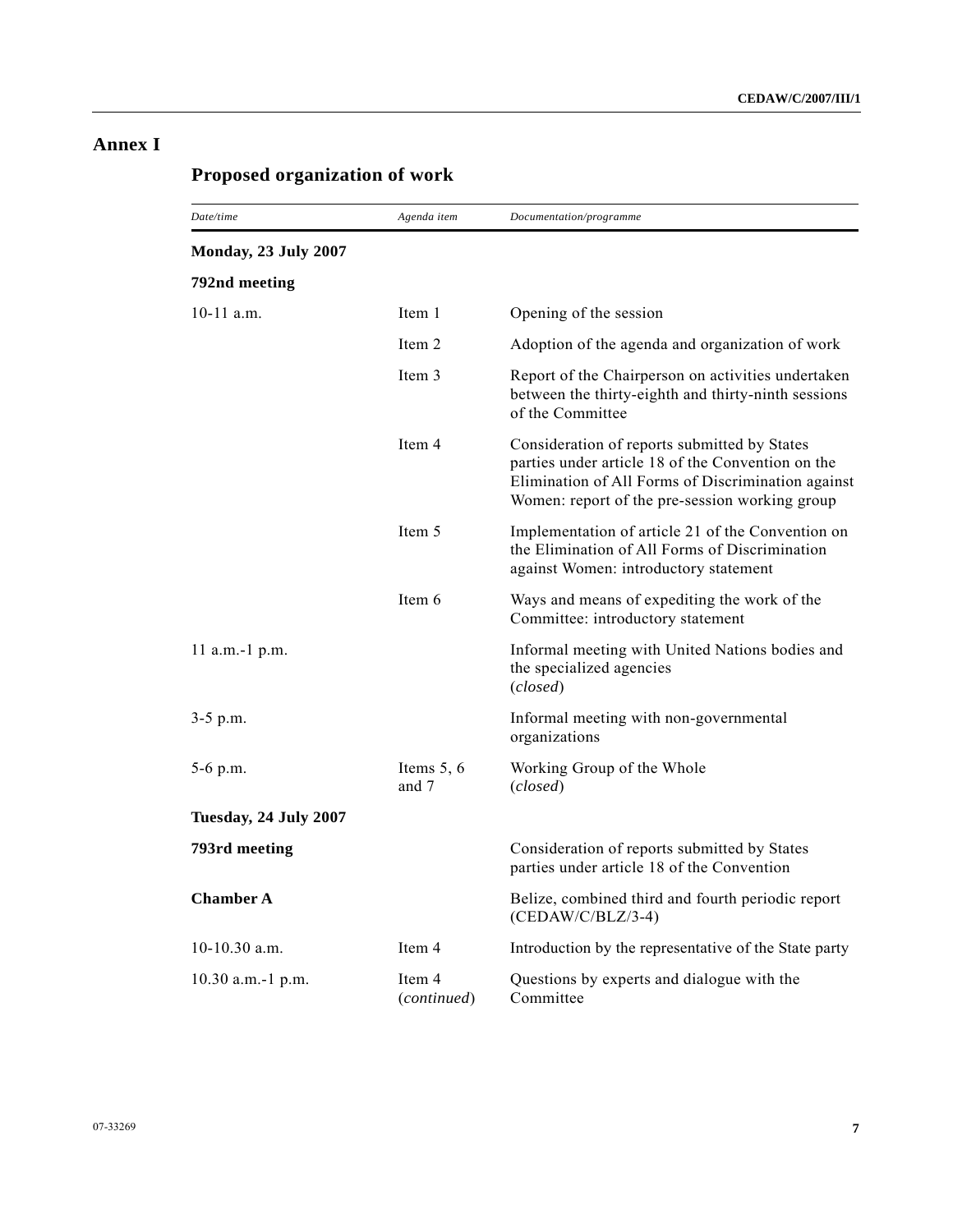| Date/time               | Agenda item           | Documentation/programme                                                       |  |
|-------------------------|-----------------------|-------------------------------------------------------------------------------|--|
| <b>Chamber B</b>        |                       | Estonia, fourth periodic report (CEDAW/C/EST/4)                               |  |
| $10-10.30$ a.m.         | Item 4<br>(continued) | Introduction by the representative of the State<br>party                      |  |
| 10.30 a.m.-1 p.m.       | Item 4<br>(continued) | Questions by experts and dialogue with the<br>Committee                       |  |
| 794th meeting           |                       |                                                                               |  |
| <b>Chamber A</b>        |                       |                                                                               |  |
| $3-5$ p.m.              | Item 4<br>(continued) | <b>Belize</b><br>(continued)                                                  |  |
| 5-6 p.m.                | Item 4<br>(continued) | Working Group<br>(closed)                                                     |  |
| <b>Chamber B</b>        |                       |                                                                               |  |
| $3-5$ p.m.              | Item 4<br>(continued) | Estonia<br>(continued)                                                        |  |
| 5-6 p.m.                | Item 4<br>(continued) | Working Group<br>(closed)                                                     |  |
| Wednesday, 25 July 2007 |                       |                                                                               |  |
| 795th meeting           |                       |                                                                               |  |
| <b>Chamber A</b>        |                       | Guinea, combined fourth, fifth and sixth periodic<br>report (CEDAW/C/GIN/4-6) |  |
| $10-10.30$ a.m.         | Item 4<br>(continued) | Introduction by the representative of the State<br>party                      |  |
| 10.30 a.m.-1 p.m.       | Item 4<br>(continued) | Questions by experts and dialogue with the<br>Committee                       |  |
| <b>Chamber B</b>        |                       | Brazil, sixth periodic report (CEDAW/C/BRA/6)                                 |  |
| 10-10.30 a.m.           | Item 4<br>(continued) | Introduction by the representative of the State<br>party                      |  |
| 10.30 a.m.-1 p.m.       | Item 4<br>(continued) | Questions by experts and dialogue with the<br>Committee                       |  |
| 796th meeting           |                       |                                                                               |  |
| <b>Chamber A</b>        |                       |                                                                               |  |
| $3-5$ p.m.              | Item 4<br>(continued) | Guinea<br>(continued)                                                         |  |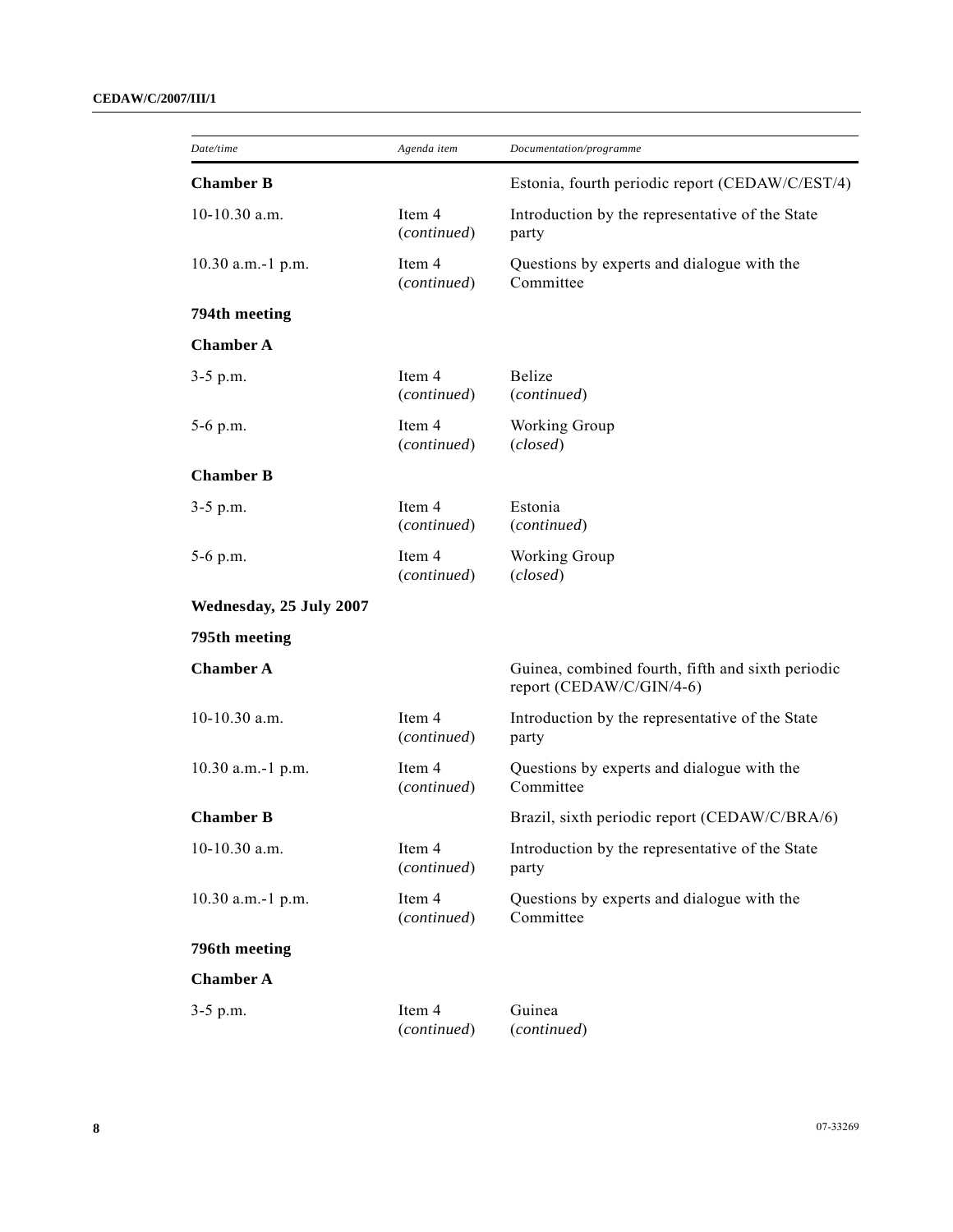## **CEDAW/C/2007/III/1**

| Date/time              | Agenda item           | Documentation/programme                                                                 |  |
|------------------------|-----------------------|-----------------------------------------------------------------------------------------|--|
| 5-6 p.m.               | Item 4<br>(continued) | Working Group<br>(closed)                                                               |  |
| <b>Chamber B</b>       |                       |                                                                                         |  |
| $3-5$ p.m.             | Item 4<br>(continued) | <b>Brazil</b><br>(continued)                                                            |  |
| 5-6 p.m.               | Item 4<br>(continued) | Working Group<br>(closed)                                                               |  |
| Thursday, 26 July 2007 |                       |                                                                                         |  |
| 797th meeting          |                       |                                                                                         |  |
| <b>Chamber A</b>       |                       | Honduras, combined fourth, fifth and sixth<br>periodic report (CEDAW/C/HON/4-6)         |  |
| $10-10.30$ a.m.        | Item 4<br>(continued) | Introduction by the representative of the State<br>party                                |  |
| 10.30 a.m.-1 p.m.      | Item 4<br>(continued) | Questions by experts and dialogue with the<br>Committee                                 |  |
| <b>Chamber B</b>       |                       | Liechtenstein, second and third periodic reports<br>(CEDAW/C/LIE/2) and (CEDAW/C/LIE/3) |  |
| $10-10.30$ a.m.        | Item 4<br>(continued) | Introduction by the representative of the State<br>party                                |  |
| $10.30$ a.m.-1 p.m.    | Item 4<br>(continued) | Questions by experts and dialogue with the<br>Committee                                 |  |
| 798th meeting          |                       |                                                                                         |  |
| <b>Chamber A</b>       |                       |                                                                                         |  |
| $3-5$ p.m.             | Item 4<br>(continued) | Honduras<br>(continued)                                                                 |  |
| 5-6 p.m.               | Item 4<br>(continued) | Working Group<br>(closed)                                                               |  |
| <b>Chamber B</b>       |                       |                                                                                         |  |
| $3-5$ p.m.             | Item 4<br>(continued) | Liechtenstein<br>(continued)                                                            |  |
| 5-6 p.m.               | Item 4<br>(continued) | Working Group<br>(closed)                                                               |  |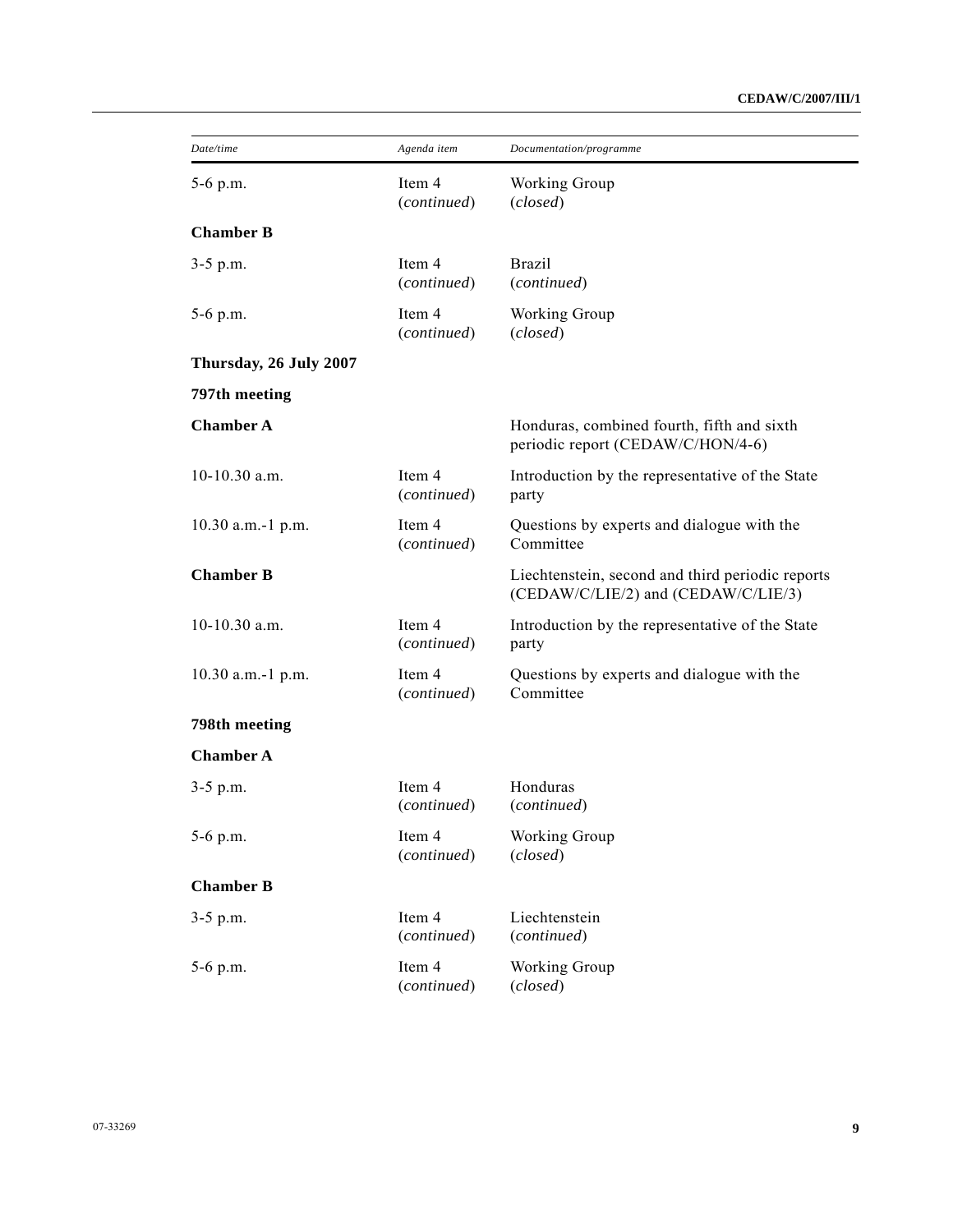| Date/time                   | Agenda item           | Documentation/programme                                                   |  |
|-----------------------------|-----------------------|---------------------------------------------------------------------------|--|
| <b>Friday, 27 July 2007</b> |                       |                                                                           |  |
| 799th meeting               |                       |                                                                           |  |
| <b>Chamber A</b>            |                       | Indonesia, combined fourth and fifth periodic<br>report (CEDAW/C/IDN/4-5) |  |
| $10-10.30$ a.m.             | Item 4<br>(continued) | Introduction by the representative of the State<br>party                  |  |
| 10.30 a.m.-1 p.m.           | Item 4<br>(continued) | Questions by experts and dialogue with the<br>Committee                   |  |
| <b>Chamber B</b>            |                       | Kenya, combined fifth and sixth periodic report<br>(CEDAW/C/KEN/6)        |  |
| $10-10.30$ a.m.             | Item 4<br>(continued) | Introduction by the representative of the State<br>party                  |  |
| $10.30$ a.m.-1 p.m.         | Item 4<br>(continued) | Questions by experts and dialogue with the<br>Committee                   |  |
| 800th meeting               |                       |                                                                           |  |
| <b>Chamber A</b>            |                       |                                                                           |  |
| $3-5$ p.m.                  | Item 4<br>(continued) | Indonesia<br>(continued)                                                  |  |
| $5-6$ p.m.                  | Item 4<br>(continued) | Working Group<br>(closed)                                                 |  |
| <b>Chamber B</b>            |                       |                                                                           |  |
| $3-5$ p.m.                  | Item 4<br>(continued) | Kenya<br>(continued)                                                      |  |
| $5-6$ p.m.                  | Item 4<br>(continued) | Working Group<br>(closed)                                                 |  |
| Monday, 30 July 2007        |                       |                                                                           |  |
| 10 a.m.-1 p.m.              |                       | Activities of the Committee under the Optional<br>Protocol<br>(closed)    |  |
| $3-5$ pm                    |                       | Informal meeting with non-governmental<br>organizations                   |  |
| 5-6 p.m.                    | Item 7                | Working Group of the Whole<br>(closed)                                    |  |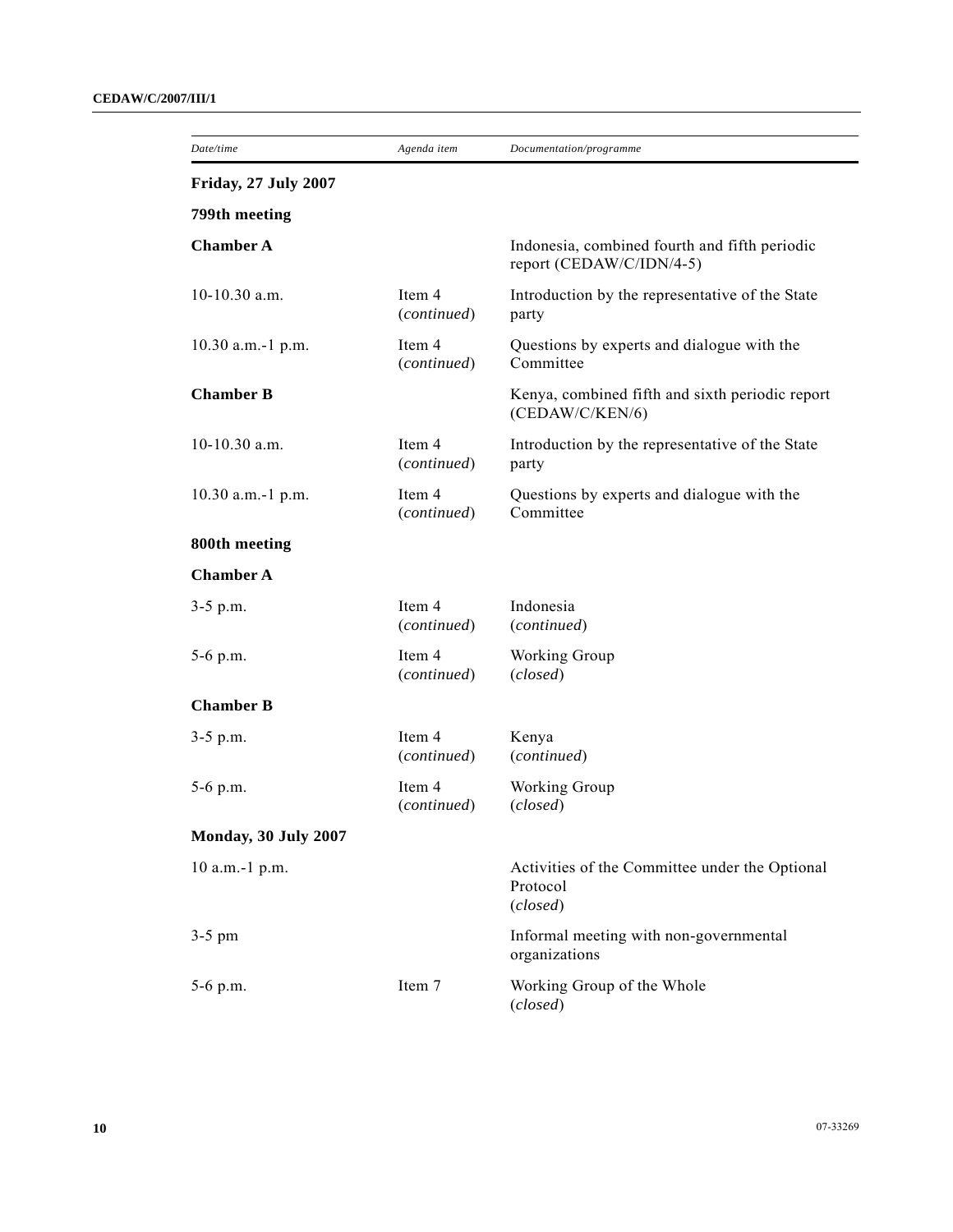## **CEDAW/C/2007/III/1**

| Date/time                       | Agenda item           | Documentation/programme                                                                    |
|---------------------------------|-----------------------|--------------------------------------------------------------------------------------------|
| Tuesday, 31 July 2007           |                       |                                                                                            |
| 801st meeting                   |                       |                                                                                            |
| <b>Chamber A</b>                |                       | Hungary, sixth periodic report<br>(CEDAW/C/HUN/6)                                          |
| $10-10.30$ a.m.                 | Item 4<br>(continued) | Introduction by the representative of the State<br>party                                   |
| 10.30 a.m.-1 p.m.               | Item 4<br>(continued) | Questions by experts and dialogue with the<br>Committee                                    |
| <b>Chamber B</b>                |                       | Republic of Korea, fifth and sixth periodic reports<br>(CEDAW/C/KOR/5) and (CEDAW/C/KOR/6) |
| 10-10.30 a.m.                   | Item 4<br>(continued) | Introduction by the representative of the State<br>party                                   |
| 10.30 a.m.-1 p.m.               | Item 4<br>(continued) | Questions by experts and dialogue with the<br>Committee                                    |
| 802nd meeting                   |                       |                                                                                            |
| <b>Chamber A</b>                |                       |                                                                                            |
| $3-5$ p.m.                      | Item 4<br>(continued) | Hungary<br>(continued)                                                                     |
| 5-6 p.m.                        | Item 4<br>(continued) | Working Group<br>(closed)                                                                  |
| <b>Chamber B</b>                |                       |                                                                                            |
| $3-5$ p.m.                      | Item 4<br>(continued) | Republic of Korea<br>(continued)                                                           |
| 5-6 p.m.                        | Item 4<br>(continued) | Working Group<br>(closed)                                                                  |
| <b>Wednesday, 1 August 2007</b> |                       |                                                                                            |
| 803rd meeting                   |                       |                                                                                            |
| <b>Chamber A</b>                |                       | Singapore, third periodic report (CEDAW/C/SGP/3)                                           |
| 10-10.30 a.m.                   | Item 4<br>(continued) | Introduction by the representative of the State<br>party                                   |
| 10.30 a.m.-1 p.m.               | Item 4<br>(continued) | Questions by experts and dialogue with the<br>Committee                                    |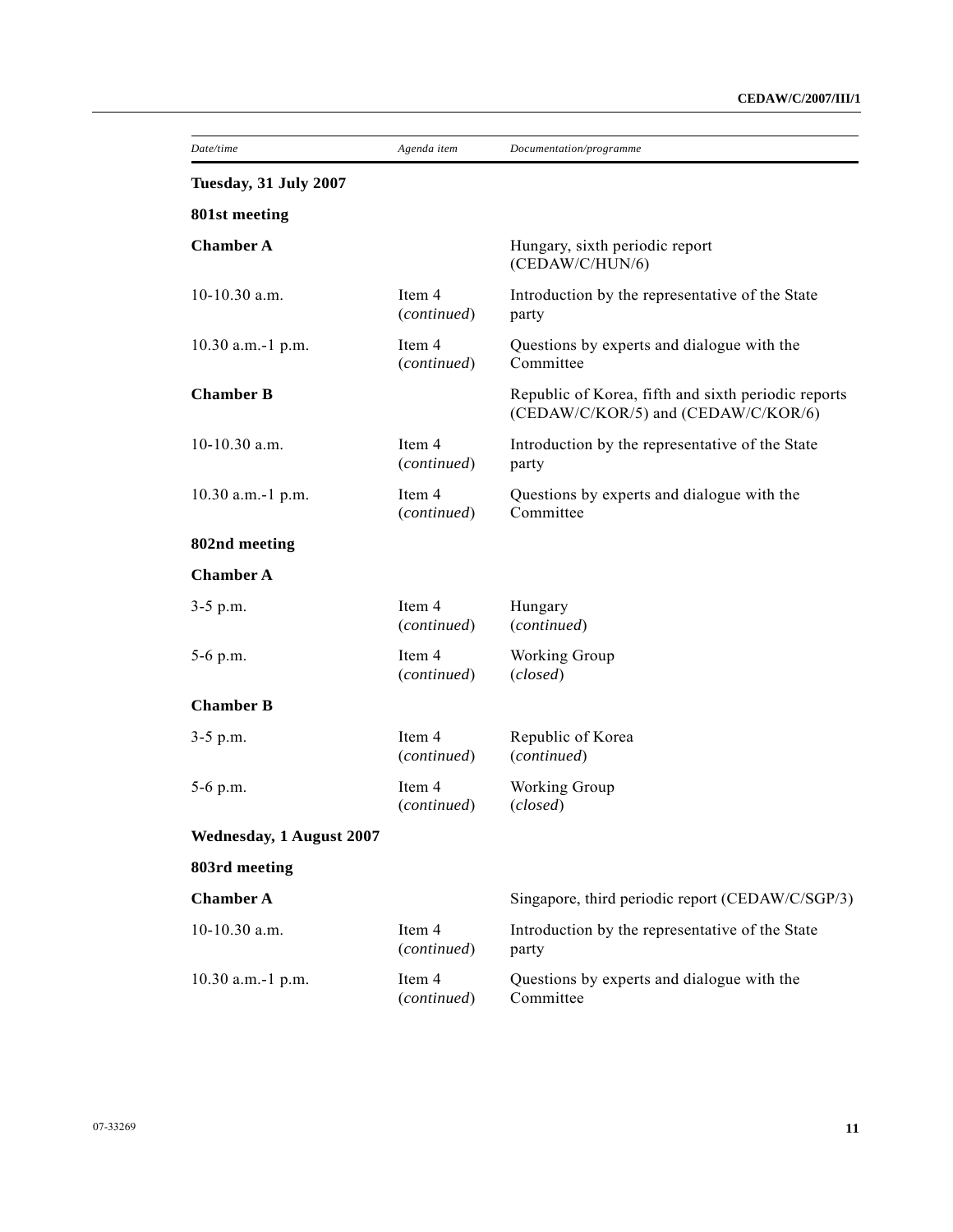| Date/time               | Agenda item           | Documentation/programme                                                  |  |
|-------------------------|-----------------------|--------------------------------------------------------------------------|--|
| <b>Chamber B</b>        |                       | Norway, seventh periodic report<br>(CEDAW/C/NOR/7)                       |  |
| $10-10.30$ a.m.         | Item 4<br>(continued) | Introduction by the representative of the State<br>party                 |  |
| 10.30 a.m.-1 p.m.       | Item 4<br>(continued) | Questions by experts and dialogue with the<br>Committee                  |  |
| 804th meeting           |                       |                                                                          |  |
| <b>Chamber A</b>        |                       |                                                                          |  |
| $3-5$ p.m.              | Item 4<br>(continued) | Singapore<br>(continued)                                                 |  |
| $5-6$ p.m.              | Item 4<br>(continued) | Working Group<br>(closed)                                                |  |
| <b>Chamber B</b>        |                       |                                                                          |  |
| $3-5$ p.m.              | Item 4<br>(continued) | Norway<br>(continued)                                                    |  |
| $5-6$ p.m.              | Item 4<br>(continued) | Working Group<br>(closed)                                                |  |
| Thursday, 2 August 2007 |                       |                                                                          |  |
| 805th meeting           |                       |                                                                          |  |
| <b>Chamber A</b>        |                       | Jordan, combined third and fourth periodic report<br>$(CEDAW/C/JOR/3-4)$ |  |
| $10-10.30$ a.m.         | Item 4<br>(continued) | Introduction by the representative of the State<br>party                 |  |
| $10.30$ a.m.-1 p.m.     | Item 4<br>(continued) | Questions by experts and dialogue with the<br>Committee                  |  |
| <b>Chamber B</b>        |                       | New Zealand, sixth periodic report<br>(CEDAW/C/NZL/6)                    |  |
| 10-10.30 a.m.           | Item 4<br>(continued) | Introduction by the representative of the State<br>party                 |  |
| 10.30 a.m.-1 p.m.       | Item 4<br>(continued) | Questions by experts and dialogue with the<br>Committee                  |  |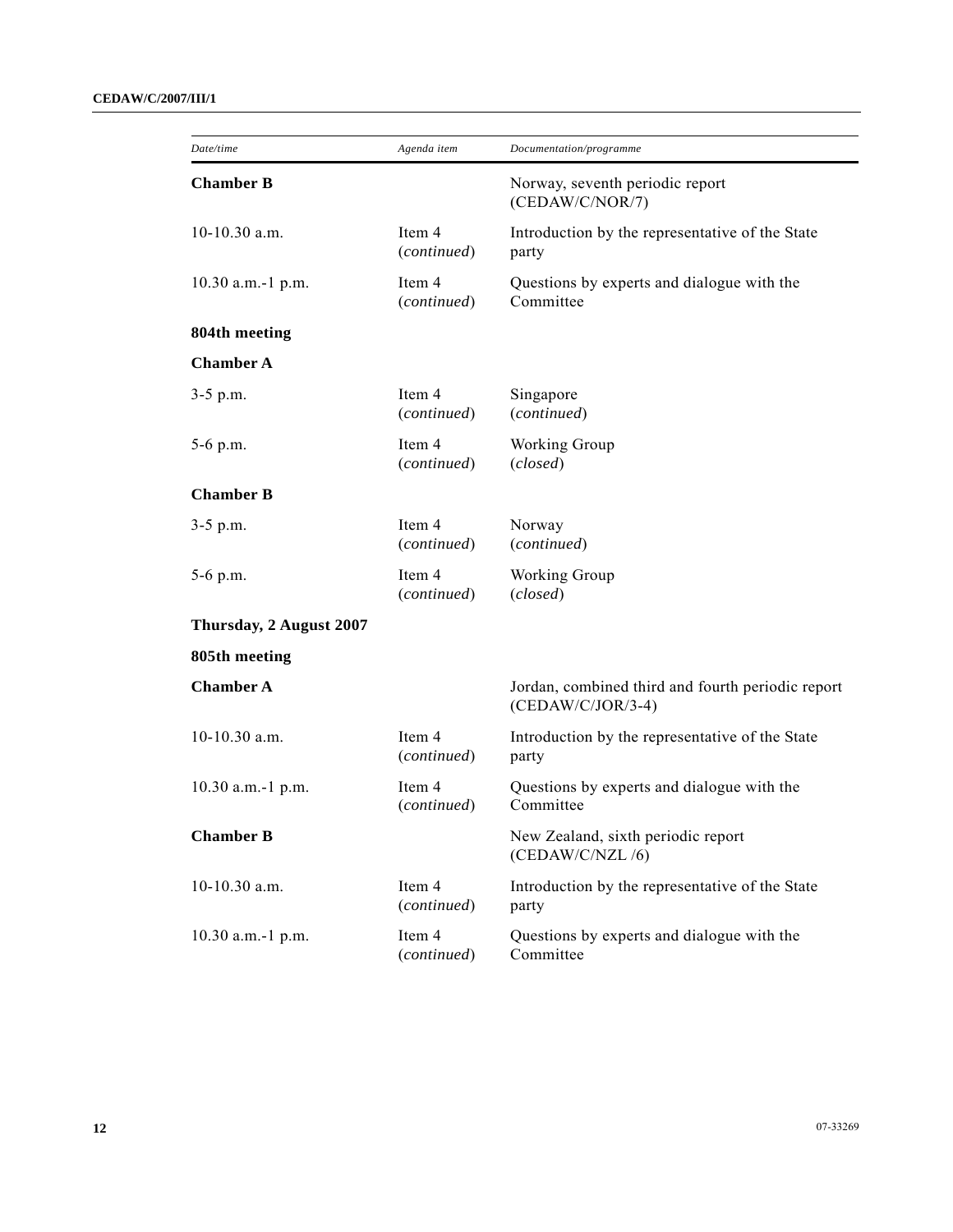## **CEDAW/C/2007/III/1**

| Date/time              | Agenda item                    | Documentation/programme                                  |  |
|------------------------|--------------------------------|----------------------------------------------------------|--|
| 806th meeting          |                                |                                                          |  |
| <b>Chamber A</b>       |                                |                                                          |  |
| $3-5$ p.m.             | Item 4<br>(continued)          | Jordan<br>(continued)                                    |  |
| $5-6$ p.m.             | Item 4<br>(continued)          | Working Group<br>(closed)                                |  |
| <b>Chamber B</b>       |                                |                                                          |  |
| $3-5$ p.m.             | Item 4<br>(continued)          | New Zealand<br>(continued)                               |  |
| $5-6$ p.m.             | Item 4<br>(continued)          | Working Group<br>(closed)                                |  |
| Friday, 3 August 2007  |                                |                                                          |  |
| 807th meeting          |                                |                                                          |  |
|                        | Item 4<br>(continued)          | Cook Islands, initial report (CEDAW/C/COK/1)             |  |
| 10-10.30 a.m.          | Item 4<br>(continued)          | Introduction by the representative of the State<br>party |  |
| 10.30 a.m.-1 p.m.      | Item 4<br>(continued)          | Questions by experts and dialogue with the<br>Committee  |  |
| 808th meeting          |                                |                                                          |  |
| $3-5$ p.m.             | Item 4<br>(continued)          | Cook Islands<br>(continued)                              |  |
| 5-6 p.m.               | Item 4<br>(continued)          | Working Group of the Whole                               |  |
| Monday, 6 August 2007  |                                |                                                          |  |
| 10 a.m.-1 p.m.         | Items 4, 5<br>(continued)      | Working Group of the Whole<br>(closed)                   |  |
| $3-6$ p.m.             | Item 7<br>(continued)          | Working Group of the Whole<br>(closed)                   |  |
| Tuesday, 7 August 2007 |                                |                                                          |  |
| 10 a.m.-1 p.m.         | Items 4, 5, 6<br>(continued)   | Working Group of the Whole<br>(closed)                   |  |
| $3-6$ p.m.             | Items $4, 5, 6$<br>(continued) | Working Group of the Whole<br>(closed)                   |  |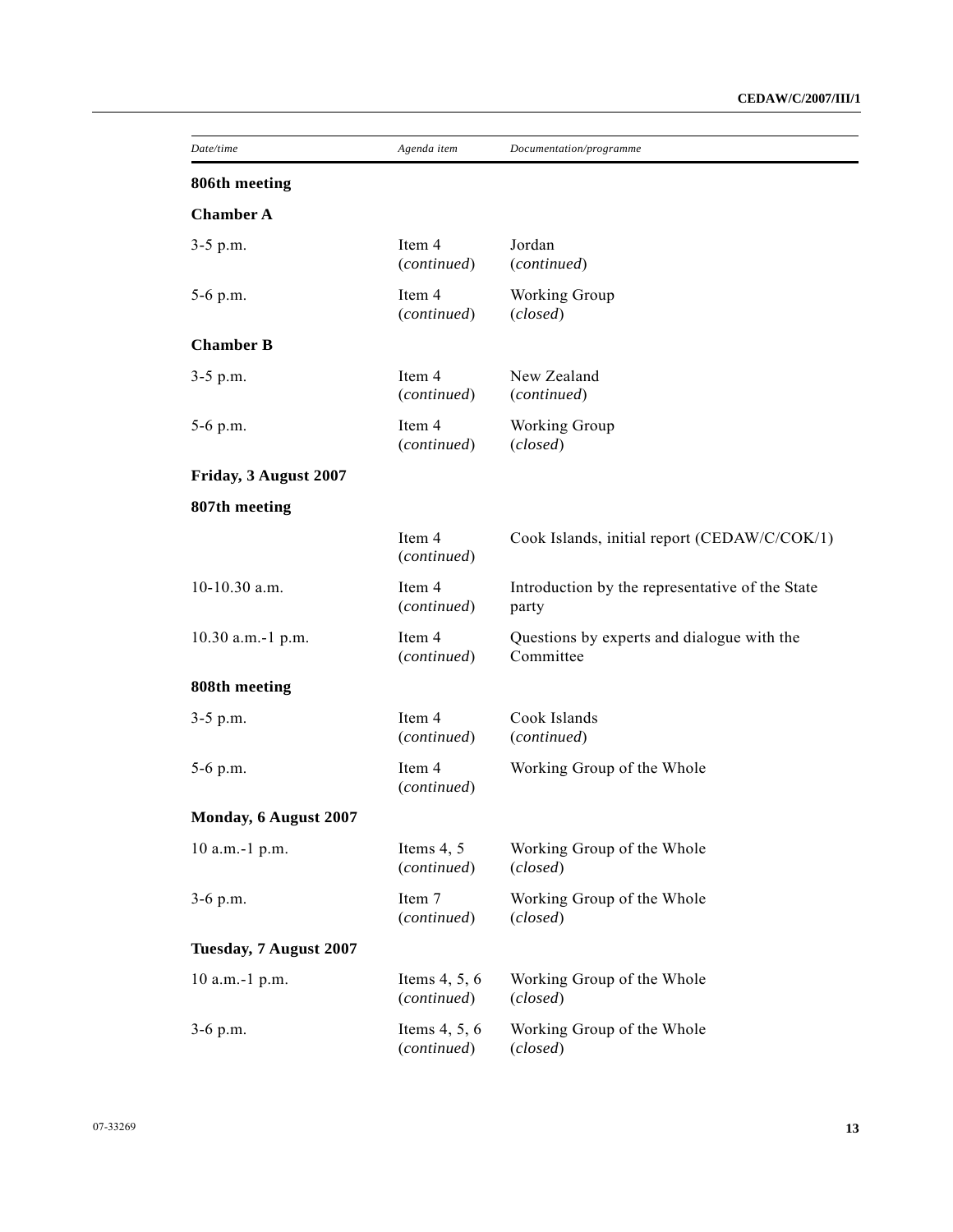| Date/time                       | Agenda item                    | Documentation/programme                                                 |  |
|---------------------------------|--------------------------------|-------------------------------------------------------------------------|--|
| <b>Wednesday, 8 August 2007</b> |                                |                                                                         |  |
| $10$ a.m.-1 p.m.                | Items $4, 5, 6$<br>(continued) | Working Group of the Whole<br>(closed)                                  |  |
| $3-6$ p.m.                      | Items $4, 5, 6$<br>(continued) | Working Group of the Whole<br>(closed)                                  |  |
| Thursday, 9 August 2007         |                                |                                                                         |  |
| $10$ a.m.-1 p.m.                | Items $4, 5, 6$<br>(continued) | Working Group of the Whole<br>(closed)                                  |  |
| $3-6$ p.m.                      | Items $4, 5, 6$<br>(continued) | Working Group of the Whole<br>(closed)                                  |  |
| Friday, 10 August 2007          |                                |                                                                         |  |
| $10$ a.m.-1 p.m.                |                                | Working Group of the Whole<br>(closed)                                  |  |
| $3-4$ p.m.                      |                                | Adoption of the report of the Working Group of<br>the Whole<br>(closed) |  |
| 809th meeting                   |                                |                                                                         |  |
| $4-6$ p.m.                      | Item 8                         | Provisional agenda for the fortieth session                             |  |
|                                 | Item 9                         | Adoption of the report of the Committee on its<br>thirty-ninth session  |  |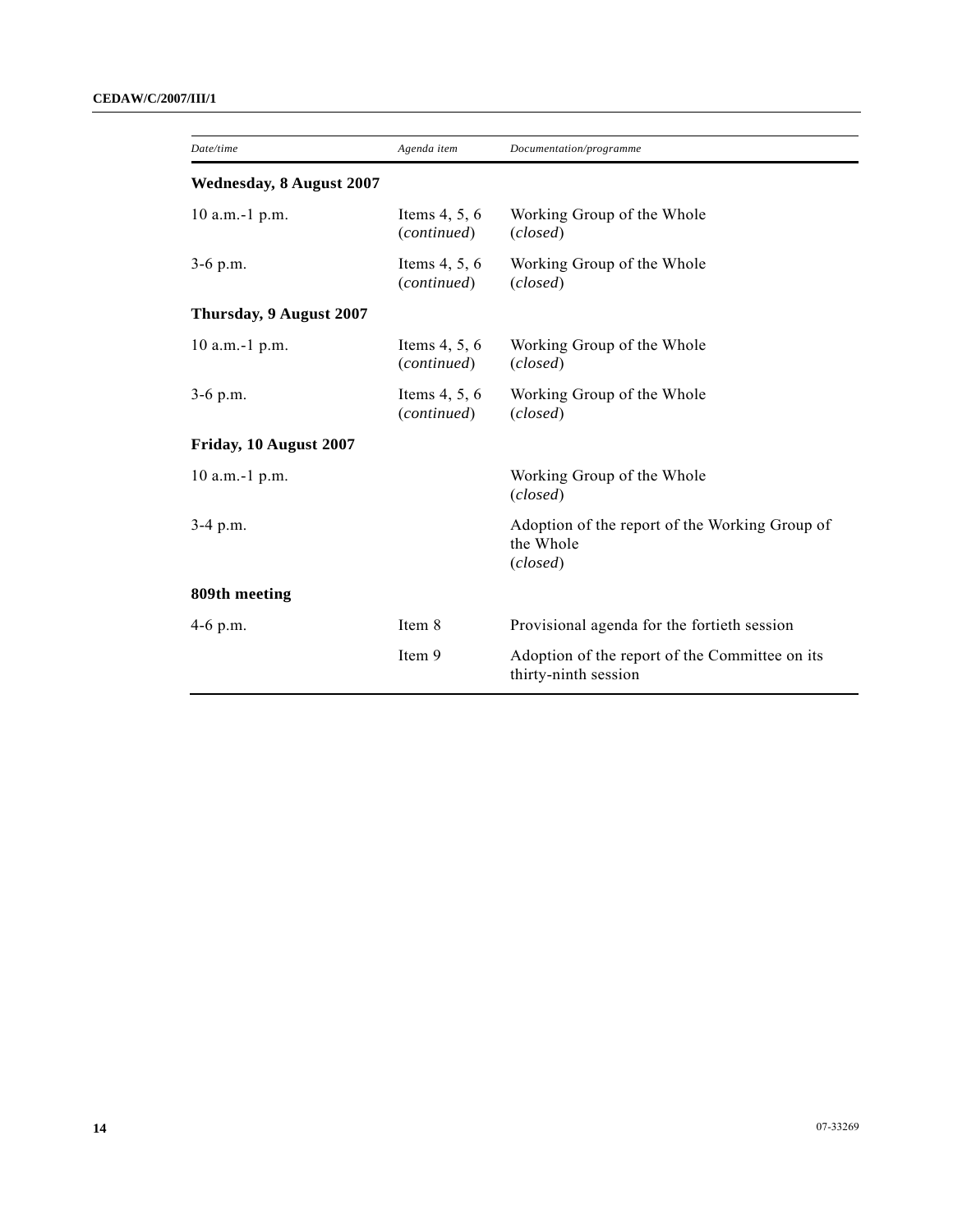## **Annex II**

| Date                                   | Plenary                                                                                                  | Chamber A                        | Chamber B             |
|----------------------------------------|----------------------------------------------------------------------------------------------------------|----------------------------------|-----------------------|
|                                        |                                                                                                          | Ferdous Ara Begum                | Magalys Arocha        |
|                                        |                                                                                                          | Saisuree Chutikul                | Meriem Belmihoub-     |
|                                        |                                                                                                          | Naela Gabr                       | Zerdani               |
|                                        |                                                                                                          | Françoise Gaspard                | Dorcas Coker-Appiah   |
|                                        |                                                                                                          | Tiziana Maiolo                   | Shanthi Dairiam       |
|                                        |                                                                                                          | Violeta Neubauer                 | Cees Flinterman       |
|                                        |                                                                                                          | Pramila Patten                   | Hazel Gumede Shelton  |
|                                        |                                                                                                          | Silvia Pimentel                  | Ruth Halperin-Kaddari |
|                                        |                                                                                                          | Fumiko Saiga                     | Dubravka Šimonović    |
|                                        |                                                                                                          |                                  | Anamah Tan            |
|                                        |                                                                                                          | Hanna Beate Schöpp-<br>Schilling | Maria Regina Tavares  |
|                                        |                                                                                                          | Heisoo Shin                      | da Silva              |
|                                        |                                                                                                          | Glenda Simms                     | Xiaoqiao Zou          |
| 23 July<br>792nd meeting               | Opening of session;<br>meetings with United<br>Nations entities and<br>non-governmental<br>organizations |                                  |                       |
| 24 July<br>793rd and 794th<br>meetings |                                                                                                          | <b>Belize</b>                    | Estonia               |
| 25 July<br>795th and 796th<br>meetings |                                                                                                          | Guinea                           | <b>Brazil</b>         |
| 26 July<br>797th and 798th<br>meetings |                                                                                                          | Honduras                         | Liechtenstein         |
| 27 July<br>799th and 800th<br>meetings |                                                                                                          | Indonesia                        | Kenya                 |

## **Overview of the proposed programme of work of the thirty-ninth session and composition of chambers**